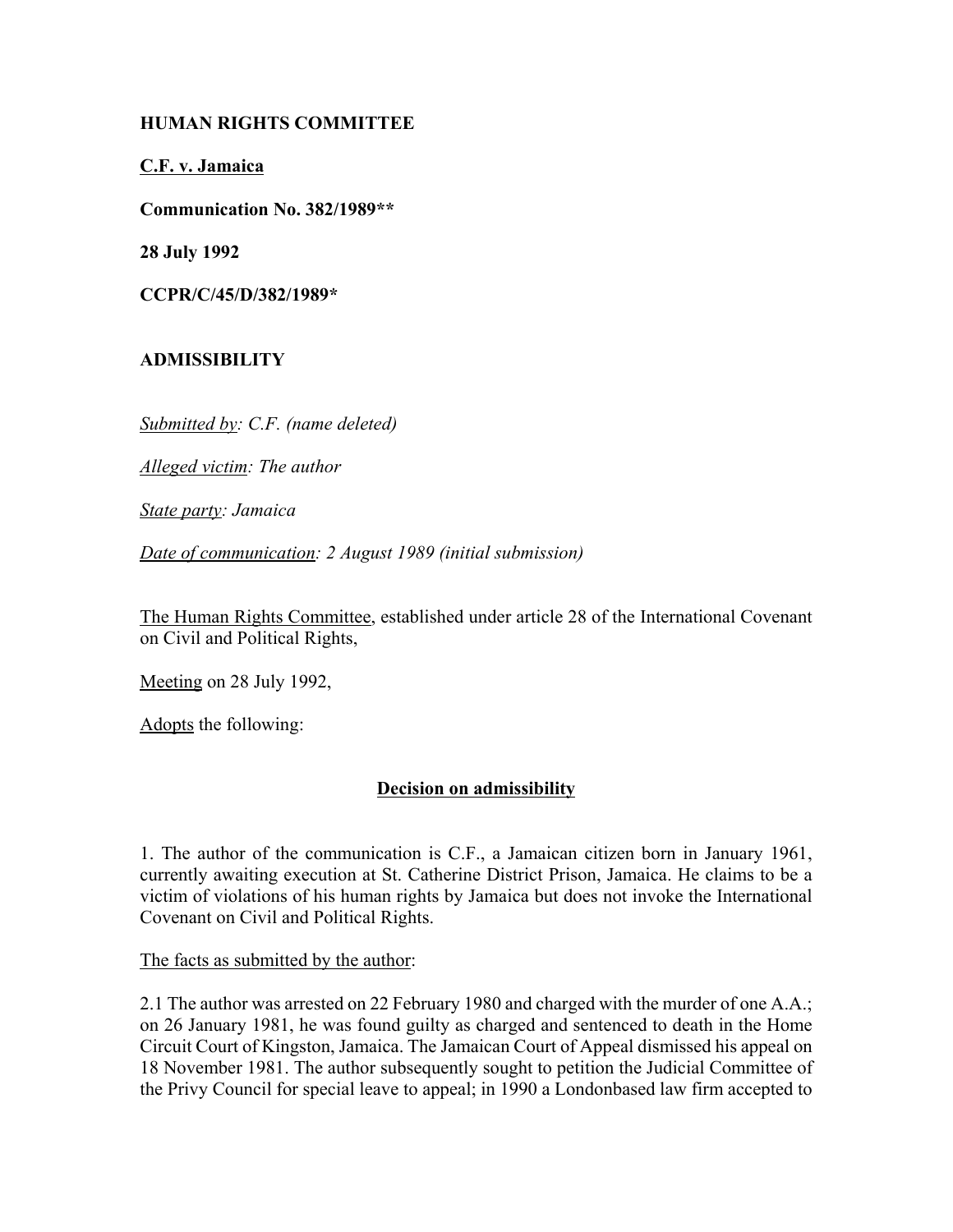represent him **pro bono** for this purpose. As of May 1992, the petition had not been filed.

2.2 It appears that warrants for the author's execution were signed on two occasions by the Governor General of Jamaica. On both occasions the author was granted a stay of execution, the second time in February 1988.

2.3 With respect to the facts, it is merely stated that a prosecution witness testified during the trial that on the night of the crime, she had heard the deceased talk to the author outside her house, apparently begging for his life, which would appear to imply that the deceased and the author were engaged in a dispute.

### The complaint:

3.1 It transpires from the author's submissions that he considers that he did not receive a fair trial, or that he has been discriminated against; repeatedly, he refers to the difficulties encountered in Jamaica, be it in the local courts or in everyday life, to obtain "justice for black people".

3.2 The author also appears to claim inhuman and degrading treatment, in violation of article 7, and that he was not treated with respect for the inherent dignity of the person, in violation of article 10. In several submissions spread over a period of three years (1989 to 1992), he refers (a) to his cell as being "cold as ice"; (b) to prison warders who regularly "try to kill some prisoners"; (c) to beatings sustained during the years 1983 to 1986; and (d) to the absence of medical or dental care in the prison.

### State party's information and observations and author's comments:

4.1 In his initial transmittal of the communication to the State party, dated 14 November 1989, the Committee's Special Rapporteur on New Communications requested the State party, **inter alia**, to provide information about the admissibility of the communication, including about the author's mental health.

4.2 By submission of 12 February 1990, the State party argues that the communication is inadmissible on the ground of nonexhaustion of domestic remedies, as the author has failed to petition the Judicial Committee of the Privy Council for special leave to appeal.

4.3 In a further submission, the State party adds that a mental status examination "was carried out on C.F. on 6 February 1990. The examination revealed a 'young man who spoke freely and was not depressed. He displayed no psychotic features and no evidence of cognitive impairment. His intelligence seemed average. He is presently displaying no features of psychological disturbance'. Prior to his examination, C.F. had not undergone any psychiatric examination. His behaviour had been normal throughout the period of his incarceration. He had been treated on numerous occasions by general practitioners for medical conditions, but on no occasion was it considered necessary to have him examined by a psychiatrist".